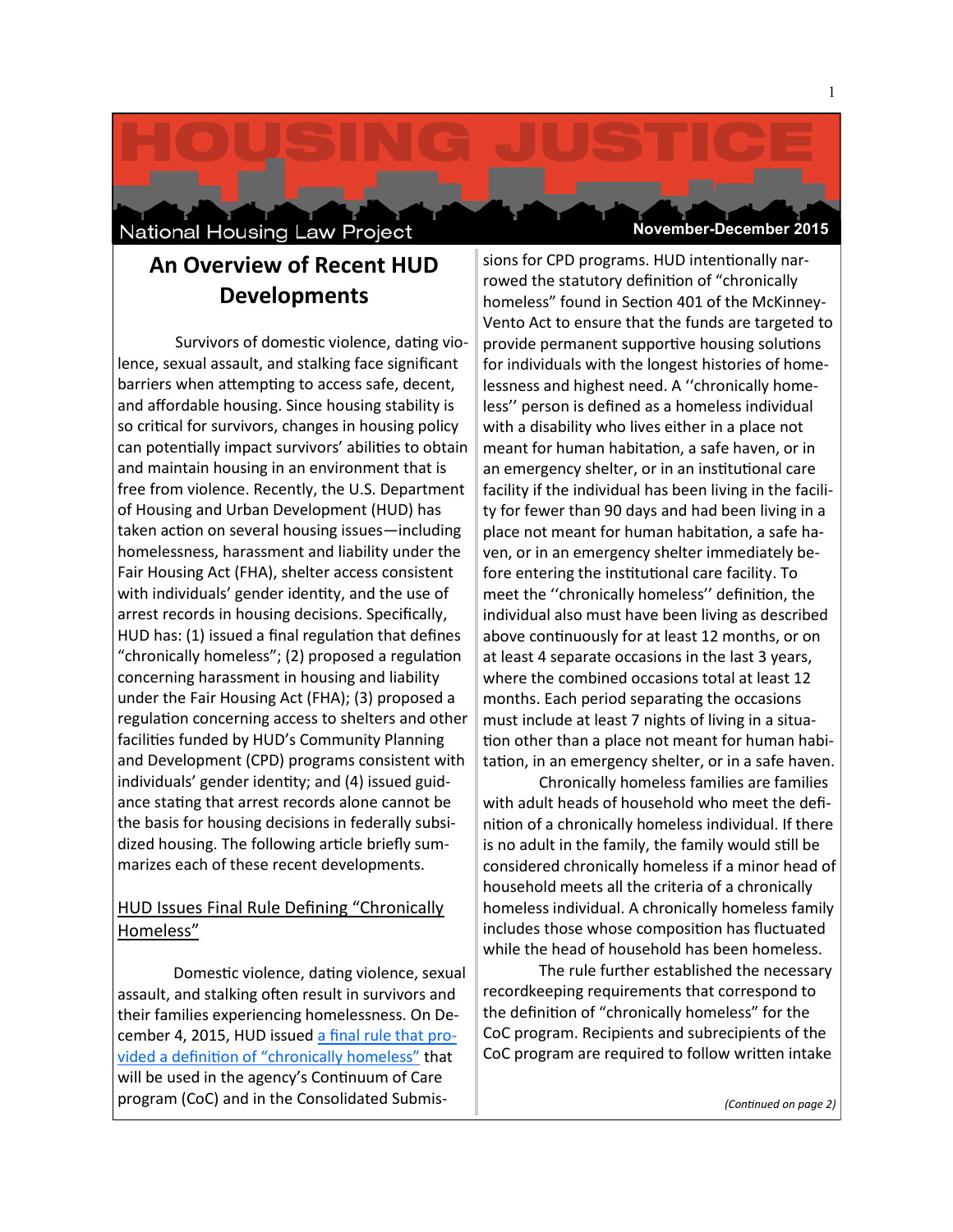### *(Continued from page 1)*

procedures to ensure compliance with the "chronically homeless" definition. The procedures must establish the order of priority for obtaining evidence as third-party documentation first, intake worker documentation second, and certification from the individual seeking assistance third.

The rule is effective January 4, 2016. HUD expects all providers operating permanent supportive housing dedicated to or prioritized for individuals and families experiencing chronic homelessness to use this definition for all new individuals admitted to the program after January 15, 2016. HUD is further providing a [webinar](https://www.hudexchange.info/training-events/courses/defining-chronically-homeless-final-rule-webinar/) in January 2016 for CoC leadership, CoC program participants, and other stakeholders to learn about the new definition and recordkeeping requirements.

HUD Issues Proposed Regulation Concerning Harassment and Liability Under the Fair Housing Act

## **Note to OVW Grantees: The Office of Violence Against Women, U.S. Department of Justice, does not handle issues regarding sexual harassment**.

Harassment in the home is an issue that impacts survivors. A housing provider or neighbor's conduct may begin as harassment, but, over time, may escalate to stalking or even sexual assault. Additionally, survivors—who are overwhelmingly female—are also often subject to housing discrimination in violation of the FHA. In October 2015, HUD issued a proposed regulation that would address both harassment in housing and liability under the FHA for acts of housing discrimination.

This proposed regulation puts forth standards for analyzing claims of harassment under the FHA. Importantly, the proposed regulation does not just cover sexual harassment, but would extend to harassment based on membership in all categories protected by the FHA, which include race, color, sex, religion, disability, national origin,

and familial status. HUD also proposes to create a new section within HUD regulations that would provide definitions for terms that describe the two prevailing theories of harassment—namely, "quid pro quo" harassment and "hostile environment" harassment. Specifically, HUD proposes to define "quid pro quo" harassment as referring to "an unwelcome request or demand to engage in conduct where submission to the request or demand, either explicitly or implicitly, is made a condition related to" the availability, sale, or rental of the dwelling, or the exercising of other rights under the FHA. As noted in the text that explains the proposed regulation, an example of quid pro quo harassment would be a housing provider conditioning a tenant's ability to stay in a unit upon the tenant's submission to unwanted sexual advances. HUD proposes to define "hostile environment" harassment as "unwelcome conduct that is sufficiently severe or pervasive as to interfere with" the availability, rental, sale, or "use or enjoyment" of the dwelling, or the exercising of other FHA rights. The proposed regulation also outlines some of the factors to be used to assess whether hostile environment harassment is present.

Furthermore, the proposed regulation outlines when housing providers and other entities covered by the FHA would be held liable for *all* FHA violations, including, but not limited to, harassment. The proposed regulation describes when a housing provider or other entity would be liable for an individual's own discriminatory conduct (*i.e.,* a housing provider that harasses or otherwise discriminates against a tenant), or the discriminatory conduct of an agent or employee. Importantly, the proposed regulation assigns what is known as "direct liability" under the FHA to those persons with an existing duty to take "prompt action" to address housing discrimination by a third party but do not, assuming that the person with the duty "knew or should have known" about the discriminatory conduct. This existing duty may be the result of state, federal, or local law, or a lease or contract. Under the proposed regulation, FHA liability could arise for a landlord who does noth-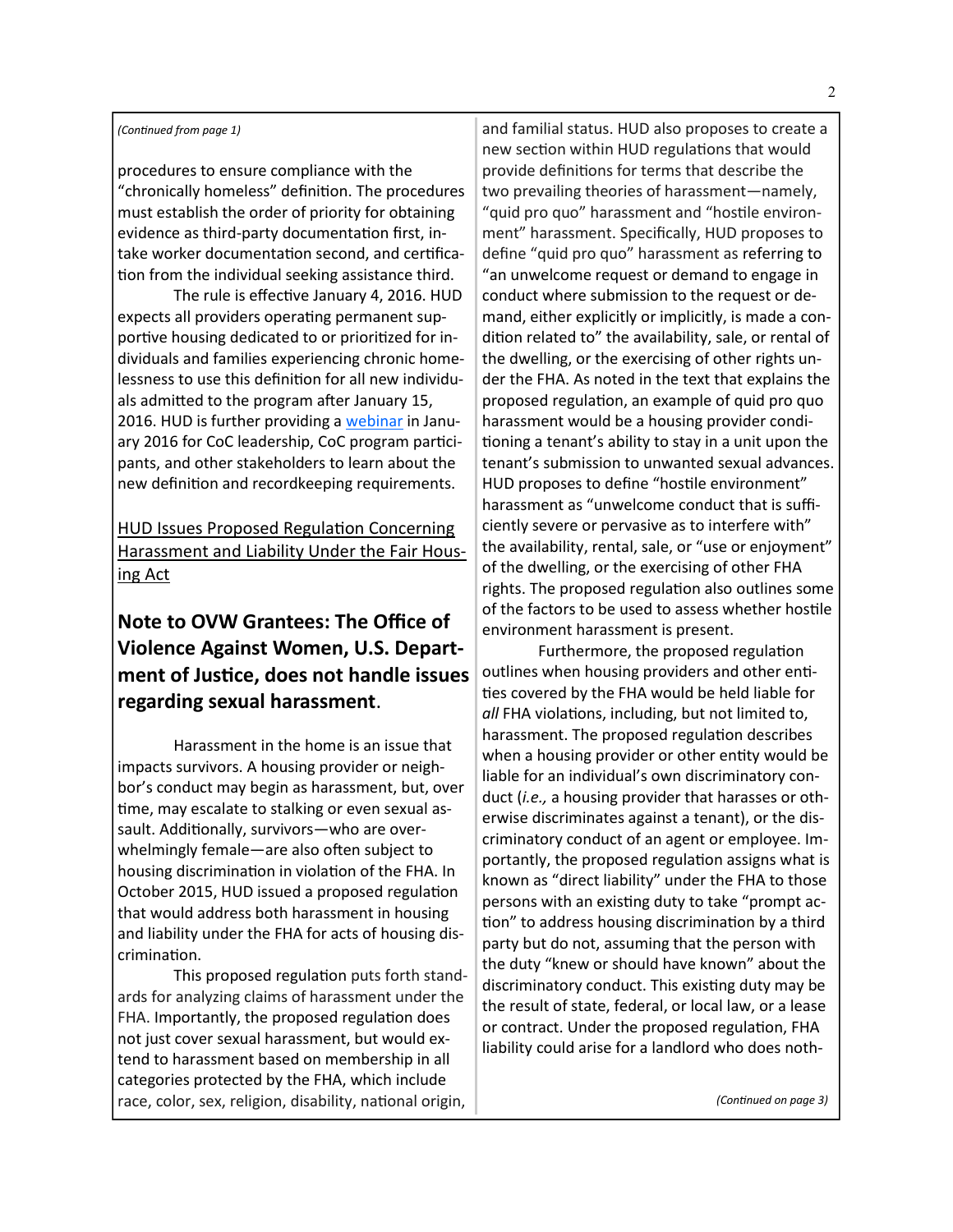### *(Continued from page 2)*

ing to stop housing discrimination committed by one tenant against another tenant even though the landlord was aware (or should have been aware) of such discrimination.

HUD's final regulation is forthcoming.

## HUD Issues Proposed Regulation Regarding Equal Access to HUD CPD Programs Regardless of Gender Identity

Survivors often turn to programs that provide shelter and other services when escaping domestic violence, dating violence, sexual assault, and stalking. Lesbian, gay, bisexual, and transgender (LGBT) survivors still face considerable discrimination when trying to access these services. In November 2015, HUD issued a proposed rule that would add to and amend the existing Equal Access Rule on the issue of ensuring equal access to HUD's Community Planning and Development (CPD) programs consistent with an individual's gender identity. Due to persistent housing discrimination against LGBT individuals, HUD previously tried to address LGBT discrimination in HUD programs generally by issuing the Equal Access Rule in 2012. At that time, the Equal Access Rule amended HUD regulations to require equal access to HUD-funded and HUD-insured programs regardless of sexual orientation, gender identity, or marital status. Now, HUD seeks to engage in more specific rulemaking that focuses on ensuring equal access within the CPD programs consistent with a person's gender identity.

First, the proposed rule seeks to amend the existing definition of "gender identity" within HUD regulations, in order to differentiate the concepts of actual gender identity and perceived gender identity.

Second, the proposed rule seeks to create a new section within HUD regulations (24 C.F.R. § 5.106) that specifically requires CPD programs to provide equal access to individuals regardless of gender identity. This proposed new section would supplement the existing general equal access provision included in current HUD regulations. The

proposed section lists the programs to which the CPD equal access provisions would apply specifically, the HOME Investment Partnerships (HOME) program, the Community Development Block Grant (CDBG) program, Housing Opportunities for Persons with AIDS (HOPWA) program, the Emergency Solutions Grants (ESG) program, and the Continuum of Care (CoC) program. The proposed section would require CPD funding recipients, subrecipients, and providers to create policies and procedures to ensure equal access regardless of gender identity, including policies and procedures that would safeguard individuals' security and privacy. Additionally, this proposed section would require that an individual's placement and accommodation in shelters and facilities with shared sleeping areas and bathrooms be made in accordance with the person's gender identity. However, the proposed rule includes an exception to this requirement by permitting a CPD funding recipient to, on a case-by-case basis, make a written determination that an alternative placement is required to "ensure health and safety." Such determinations can only be made when less burdensome alternatives are unavailable; the proposed rule would also require that comparable alternative placement be provided. These case-bycase decisions cannot be made on the basis of complaints due to the shelter seeker's perceived or actual gender identity. CPD funding recipients must keep records of such case-by-case determinations. The proposed rule states that decisions "to provide accommodations based on concern for the health and safety of the individual seeking accommodations should be based on the individual's own request to be otherwise accommodated."

Third, the proposed rule would eliminate the provision of the Equal Access Rule prohibiting HUD-assisted and -insured housing programs from inquiring about an individual's gender identity or sexual orientation. HUD now feels that such a ban interferes with the ability of shelters and other facilities to place individuals in shelters/facilities consistent with their gender identity. HUD also explains that removal of this prohibition would

*(Continued on page 4)*